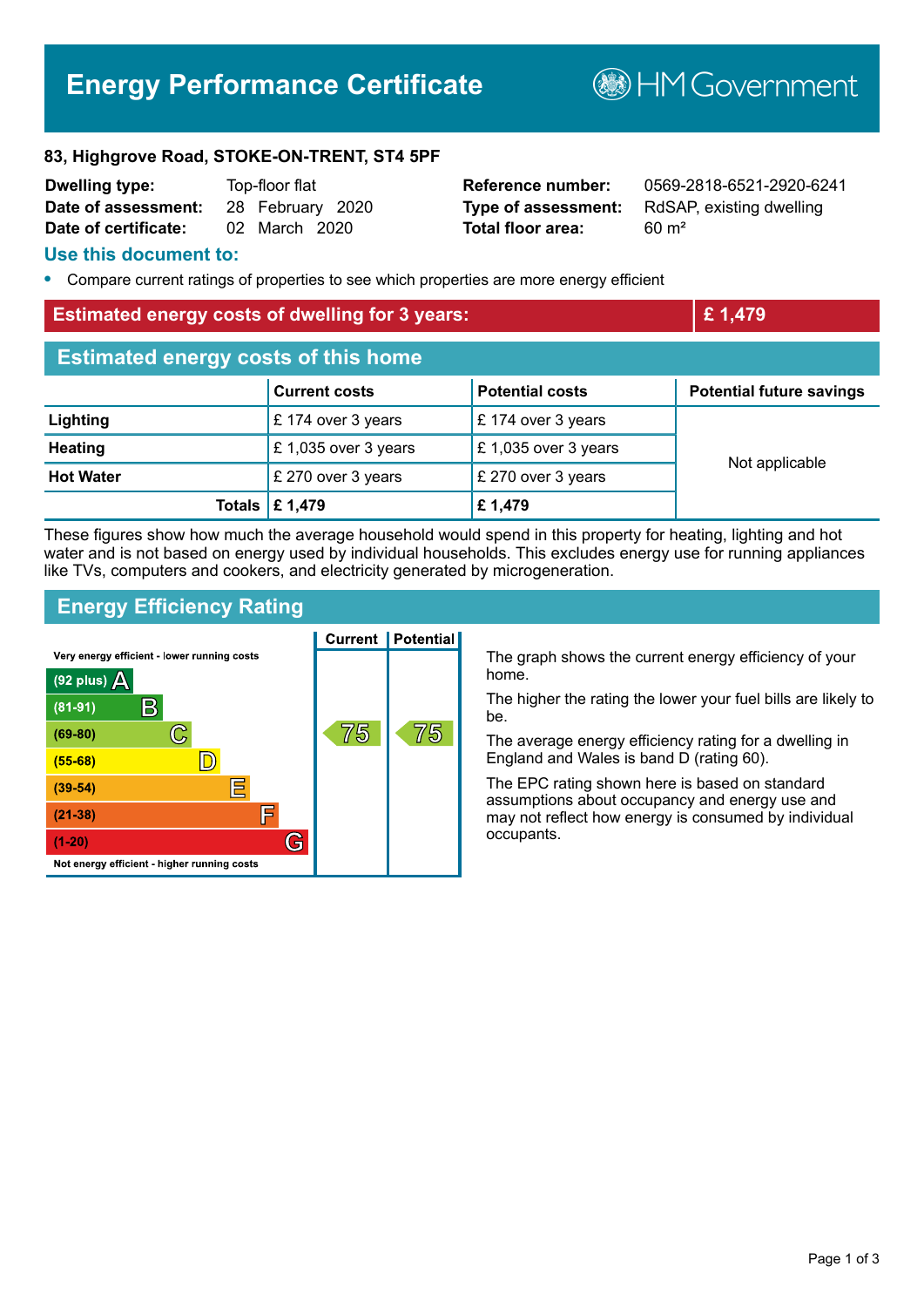**Energy Performance Certificate**

## **Summary of this home's energy performance related features**

| <b>Element</b>        | <b>Description</b>                          | <b>Energy Efficiency</b> |
|-----------------------|---------------------------------------------|--------------------------|
| Walls                 | Cavity wall, filled cavity                  | ★★★☆☆                    |
| Roof                  | Pitched, 300 mm loft insulation             | *****                    |
| Floor                 | (another dwelling below)                    |                          |
| Windows               | Fully double glazed                         | ★★★☆☆                    |
| Main heating          | Boiler and radiators, mains gas             | ★★★★☆                    |
| Main heating controls | Programmer, TRVs and bypass                 | ★★★☆☆                    |
| Secondary heating     | None                                        |                          |
| Hot water             | From main system                            | ★★★★☆                    |
| Lighting              | Low energy lighting in 88% of fixed outlets | *****                    |

Current primary energy use per square metre of floor area: 183 kWh/m² per year

The assessment does not take into consideration the physical condition of any element. 'Assumed' means that the insulation could not be inspected and an assumption has been made in the methodology based on age and type of construction.

## **Low and zero carbon energy sources**

Low and zero carbon energy sources are sources of energy that release either very little or no carbon dioxide into the atmosphere when they are used. Installing these sources may help reduce energy bills as well as cutting carbon. There are none provided for this home.

# **Your home's heat demand**

For most homes, the vast majority of energy costs derive from heating the home. Where applicable, this table shows the energy that could be saved in this property by insulating the loft and walls, based on typical energy use (shown within brackets as it is a reduction in energy use).

| <b>Heat demand</b>           | <b>Existing dwelling</b> | Impact of loft<br>insulation | Impact of cavity<br>wall insulation | Impact of solid<br>wall insulation |
|------------------------------|--------------------------|------------------------------|-------------------------------------|------------------------------------|
| Space heating (kWh per year) | 4.516                    | N/A                          | N/A                                 | (169)                              |
| Water heating (kWh per year) | .866                     |                              |                                     |                                    |

You could receive Renewable Heat Incentive (RHI) payments and help reduce carbon emissions by replacing your existing heating system with one that generates renewable heat, subject to meeting minimum energy efficiency requirements. The estimated energy required for space and water heating will form the basis of the payments. For more information, search for the domestic RHI on the www.gov.uk website.

# **Recommendations**

None.